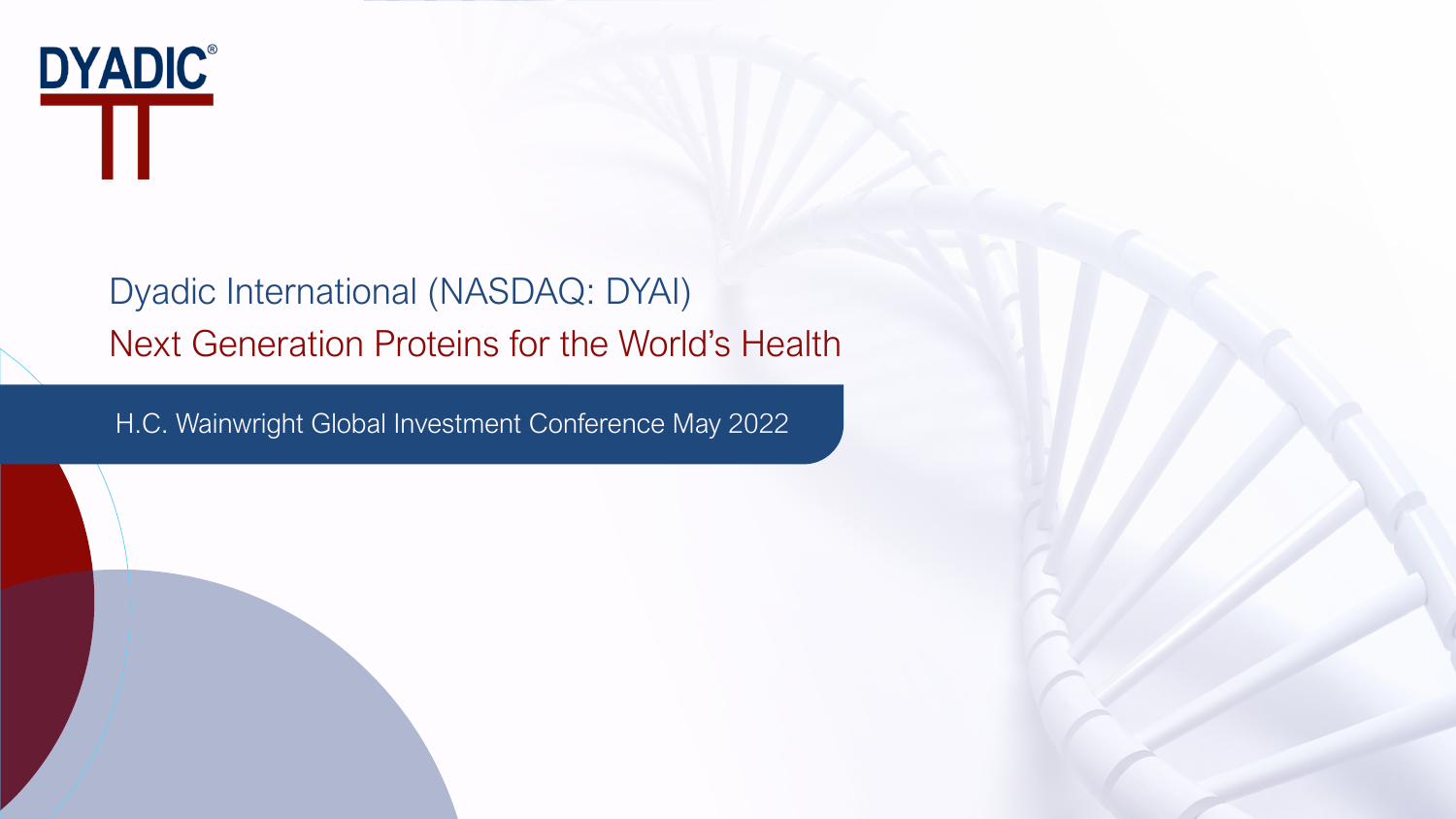## **Safe Harbor Regarding Forward-looking Statements**

Certain statements contained in this presentation are forward-looking statements within the meaning of Section 27A of the Securities Act of 1933 and Section 21E of the Securities Exchange Act of 1934, including those regarding Dyadic's expectations, intentions, strategies and beliefs pertaining to future events or future financial performance. Actual events or results may differ materially from those in the forward-looking statements as a result of various important factors, including those described in Dyadic's most recent filings with the SEC. Undue reliance should not be placed on the forward-looking statements in this presentation, which are based on information available to us on the date hereof. Dyadic assumes no obligation to update publicly any such forward-looking statements, whether as a result of new information, future events or otherwise. For a more complete description of the risks that could cause our actual results to differ from our current expectations, please see the section entitled "Risk Factors" in Dyadic's annual reports on Form 10-K and quarterly reports on Form 10-Q filed with the SEC, as such factors may be updated from time to time in Dyadic's periodic filings with the SEC, which are accessible on the SEC's website and at [www.dyadic.com](http://www.dyadic.com/)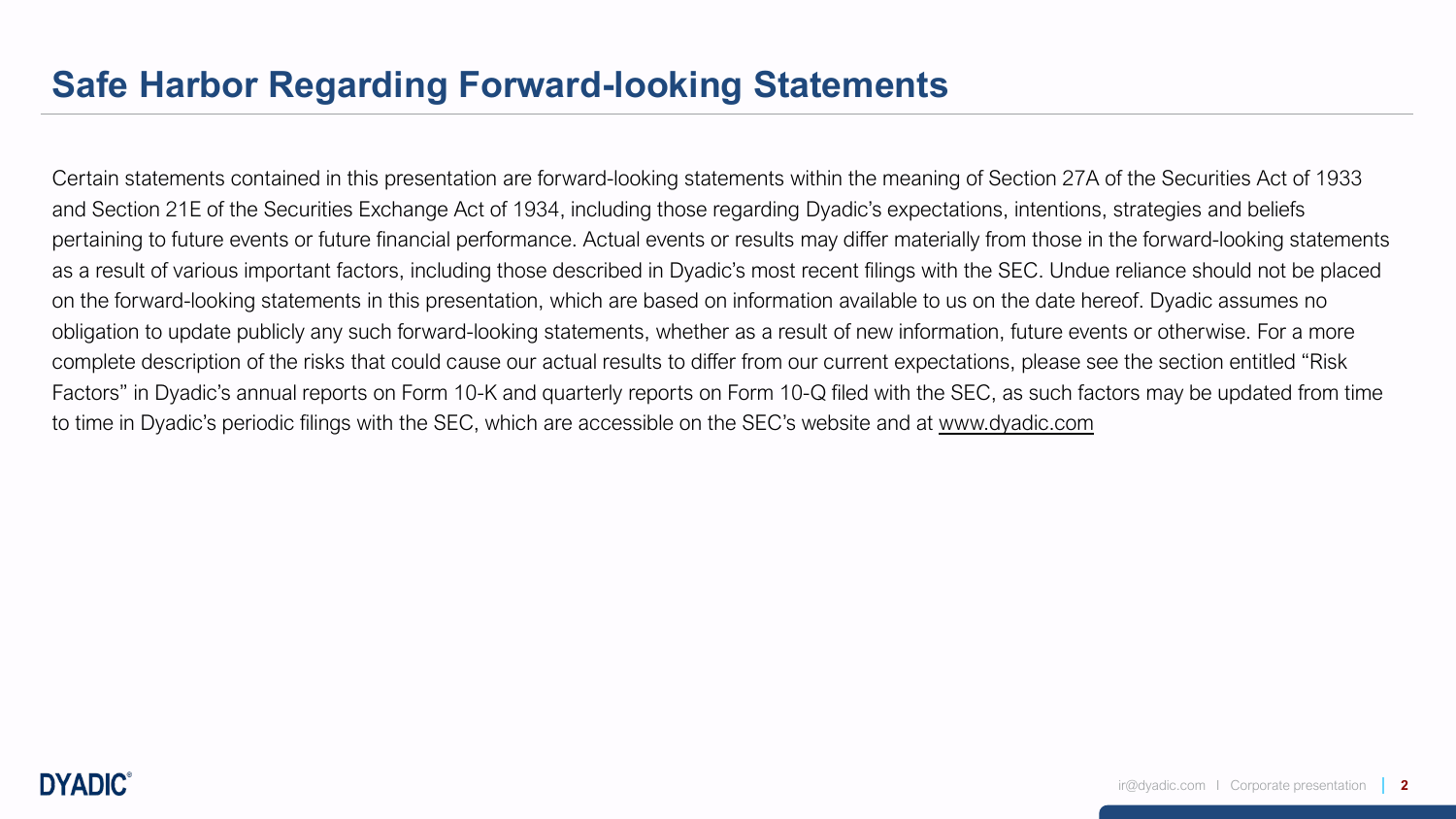To improve how we feed, fuel, and heal the world by utilizing modern biotechnology to revolutionize science, medicine, agriculture.

We are delivering a proven, cost-effective, industrial protein expression platform, which can fulfill the promise of affordable biologic drugs, vaccines and biologic products and processes across our core verticals.

*Dyadic has achieved certain ports of the above "Mission" through its twenty plus years of experience in industrial biotech. Currently, we are primarily focused on animal and human health applications while opportunistically exploring if and how we may enter/re-enter certain industrial biotechnology applications.* 



## **Mark Emalfarb Founder, CEO**

Proven entrepreneur, inventor 25+ U.S. and foreign biotechnology patents, filamentous fungal enzyme product commercialization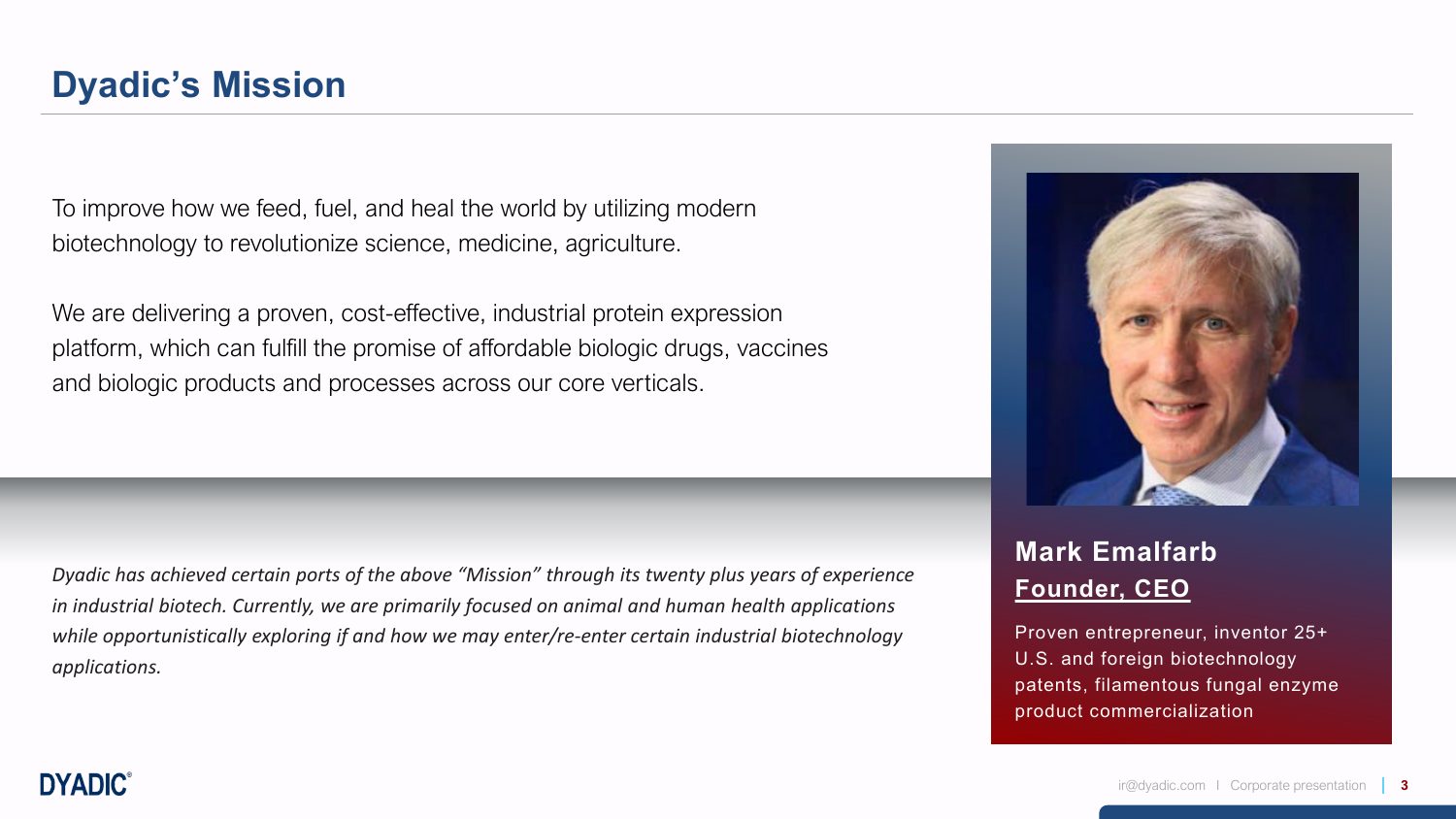## **Dyadic At-a-Glance**

**Re-engineering GMP Vaccine & Drug Production:** Proprietary & patented protein expression platform focused on biologic and vaccine production (the "C1 Platform"), designed to bring products requiring protein expression to market faster, in greater volumes, at lower cost. The C1 platform is de-risked, with a safe and long track record in industrial protein manufacturing

Value Creation Through De-risked Technology Licensing, Co-Development Partnering and Wholly Owned Product Development

| <b>Market Capitalization</b>                                   | \$60.0 million (as of 5/18/2022)   |
|----------------------------------------------------------------|------------------------------------|
| Cash & Investment-grade securities, including accrued interest | \$17.5 million (as of 3/31/2022)   |
| <b>Shares Outstanding</b>                                      | ~28.3 million (as of $5/11/2022$ ) |
| Debt and Warrants                                              | <b>None</b>                        |
| Insider Ownership                                              | $~1.30\%$                          |
| 2021 R&D Revenue                                               | \$2.4 million (YoY 50% increase)   |









**HISTORY** Founded In 1979



RESEARCH LOCATIONS Finland, Spain, US & Others

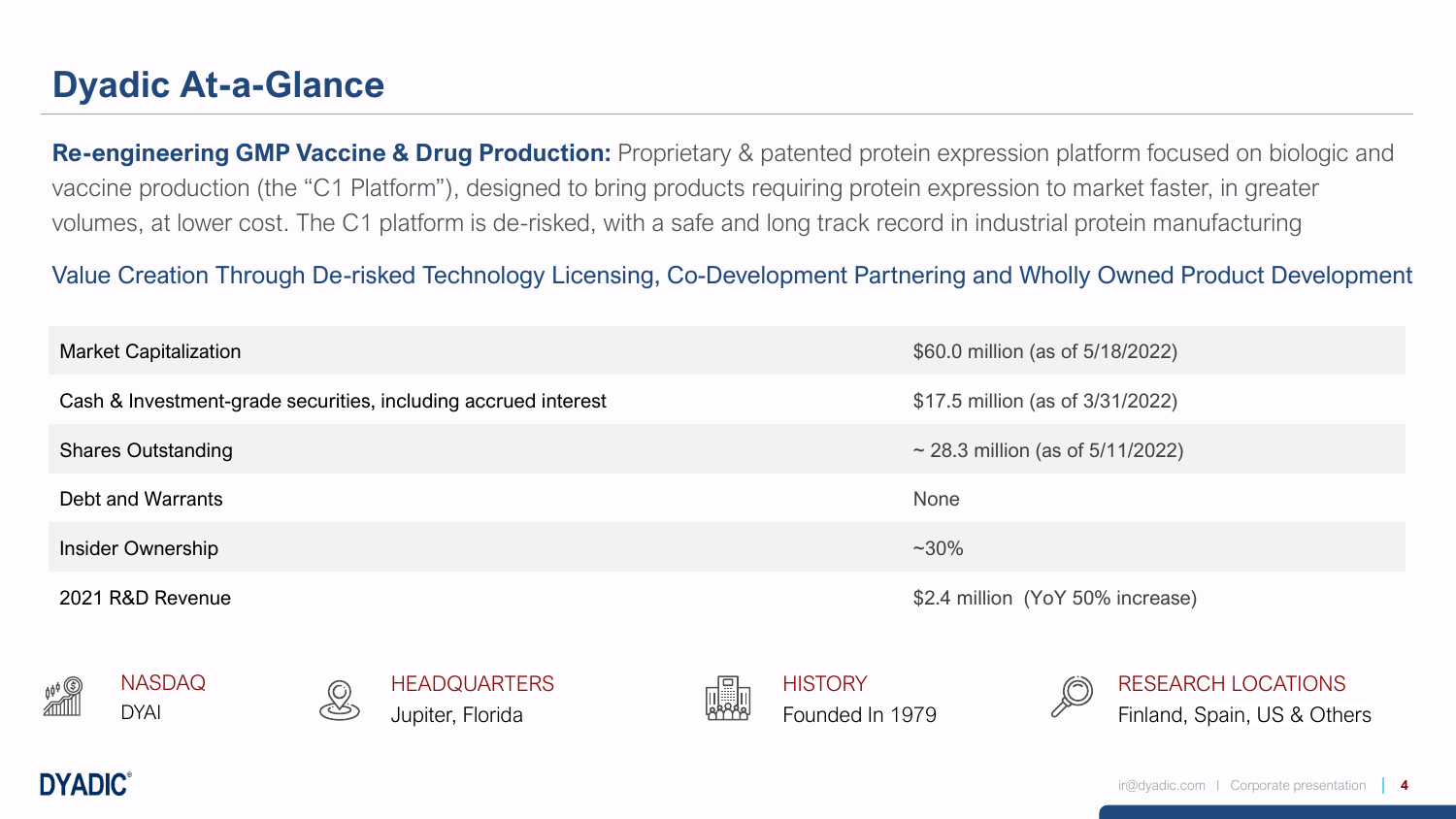## **Proven Leaders to Execute Dyadic Keys to Success**



# **DYADIC®**

### **Mark Emalfarb,** Founder/CEO

Entrepreneur, Inventor 25+ U.S. and foreign biotechnology patents, filamentous fugal enzyme product commercialization



### Deloitte.

### **Ping Rawson,** CFO

20+ years of finance, accounting & international trade and business development experience

### **Board Members**

### **Michael Tarnok**

Chairman of Board Seasoned pharma industry finance and operational executive

### **Dr. Arin Bose**

Board Member 34 years bioprocess development and clinical manufacturing







## UNOVARTIS

### **Joe Hazelton,** CBO

20+ Years in Pharmaceutical Industry, commercialization, regulatory, business and clinical development



## CODEXIS<sup>®</sup> teva

### **Ronen Tchelet,** CSO

20+ years in Biopharmaceutical Industry & Recombinant Product Commercialization

### **Dr. Barry Buckland**

Board Member

29 years R&D leadership | US National Academy of Engineering

**Patrick Lucy**

PFEnex

**MERCK** 

Board Member 20+ years of bioprocess biotech and business development

**DYADIC**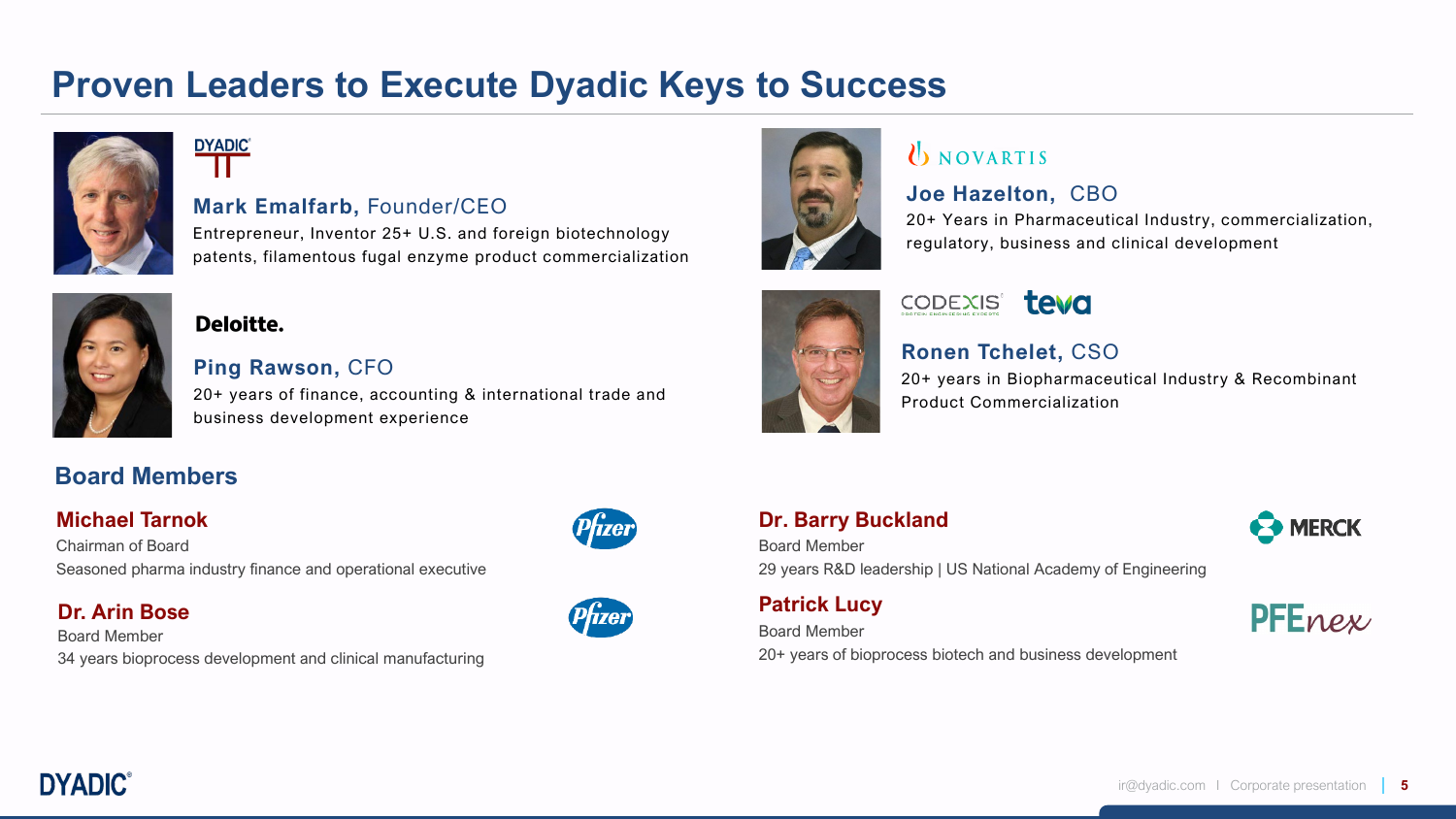# **C1 Uniquely Positioned to Address Vaccine and Biologic Challenges**

| <b>Manufacturing Challenges</b>         |                                                                                                                                                                                                        |                       | <b>C1 Manufacturing Advantages</b>                                                                       |
|-----------------------------------------|--------------------------------------------------------------------------------------------------------------------------------------------------------------------------------------------------------|-----------------------|----------------------------------------------------------------------------------------------------------|
|                                         |                                                                                                                                                                                                        |                       | 20+ years of proven industrial large-scale<br>manufacturing                                              |
| <b>Material and</b><br><b>Equipment</b> | Shortened timeframes and shortage of raw materials, equipment,<br>consumables, lipid nanoparticles due to high demand<br>Examples: Cell culture media, Bioreactor bags, vials, tangential flow filters | $\boldsymbol{\Sigma}$ | Conventional stainless-steel fermenters<br>or bioreactor bags                                            |
|                                         |                                                                                                                                                                                                        |                       | Low cost, widely available media                                                                         |
| <b>Process</b><br><b>Complexity</b>     | Inherent challenges include time to produce new cell lines, drug<br>substance, process optimization, aseptic techniques                                                                                |                       | Stable cell lines in $\sim$ 60 days: From gene<br>synthesis to stable strain for pre-clinical<br>testing |
|                                         |                                                                                                                                                                                                        |                       | Broad conditions for growth & High Yield                                                                 |
|                                         |                                                                                                                                                                                                        |                       | No unique cold storage requirements for<br>manufacture or distribution                                   |
| <b>Capacity</b><br><b>Constraints</b>   | Inherent challenges include time to produce new cell lines, drug<br>substance, process optimization, aseptic techniques                                                                                |                       | -Unparalleled scalable capacity from 5L<br>to 500KL                                                      |
|                                         |                                                                                                                                                                                                        |                       |                                                                                                          |

**DYADIC®** 

### ir@dyadic.com I Corporate presentation **6**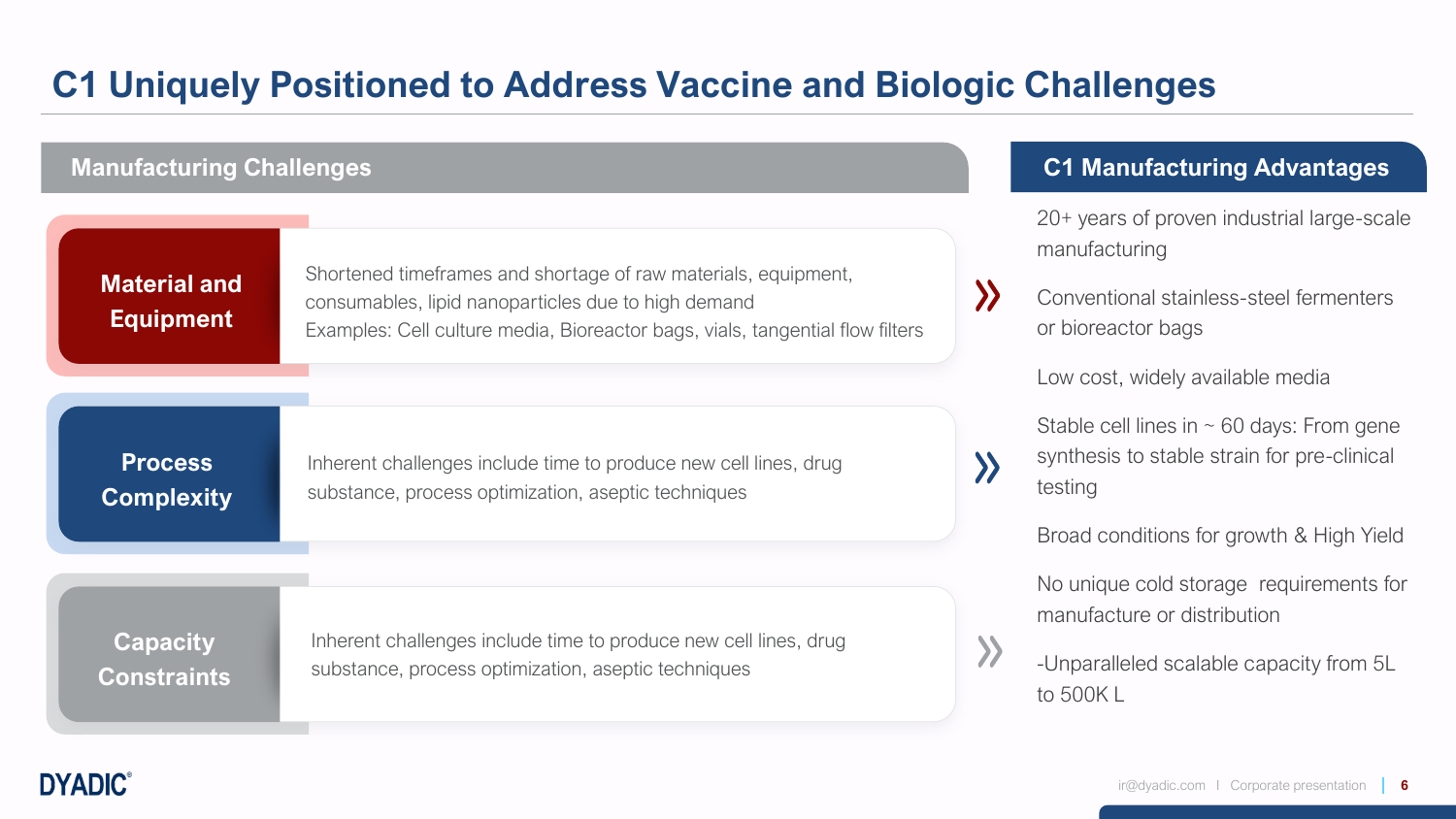## **Key Advantages: C1 Protein Production Capability**

**DYADIC®** 

## Potential to disrupt conventional manufacturing platforms by overcoming key production limitations

|              | <b>Purity</b>       | High retention of target secreted protein through downstream processing<br>No requirement for viral (i.e., CHO) or endotoxin (i.e., E.coli) inactivation<br>$\bullet$                                                                                                                                                                  |
|--------------|---------------------|----------------------------------------------------------------------------------------------------------------------------------------------------------------------------------------------------------------------------------------------------------------------------------------------------------------------------------------|
| <b>Extra</b> | <b>Productivity</b> | Robust & versatile growth conditions<br>$\bullet$<br>High yields of secreted protein<br>Low viscosity due to C1's unique morphology<br>$\bullet$                                                                                                                                                                                       |
|              | <b>Robustness</b>   | Broad commercial scale size, ranging from laboratory microtiter plates, shake flasks, single use and/or stainless-steel<br>$\bullet$<br>microbial bioreactors.<br>Stable and correctly folded mAbs; Binding and neutralizing properties similar to CHO cells<br>$\bullet$                                                              |
|              | <b>Speed</b>        | Develop stable C1 cell lines in $\sim$ 7 weeks<br>$\bullet$<br>Production time savings of ~30 days over CHO-cell production (C1: 12-14 days vs CHO: 41-54 days)<br>Potential to make $\sim$ 3-4 batches of mAbs in the same time it takes to make 1 batch using CHO cells<br>$\bullet$                                                 |
|              | <b>Cost</b>         | High yields and rapid production cycle times reduce cost and shrink manufacturing footprint<br>$\bullet$<br>Requires only low-cost cGMP synthetic media; C1 media <1/20 of the cost of CHO media<br>No requirement for viral or endotoxin inactivation, simplifies processing compared to CHO & E.coli saving time, money<br>$\bullet$ |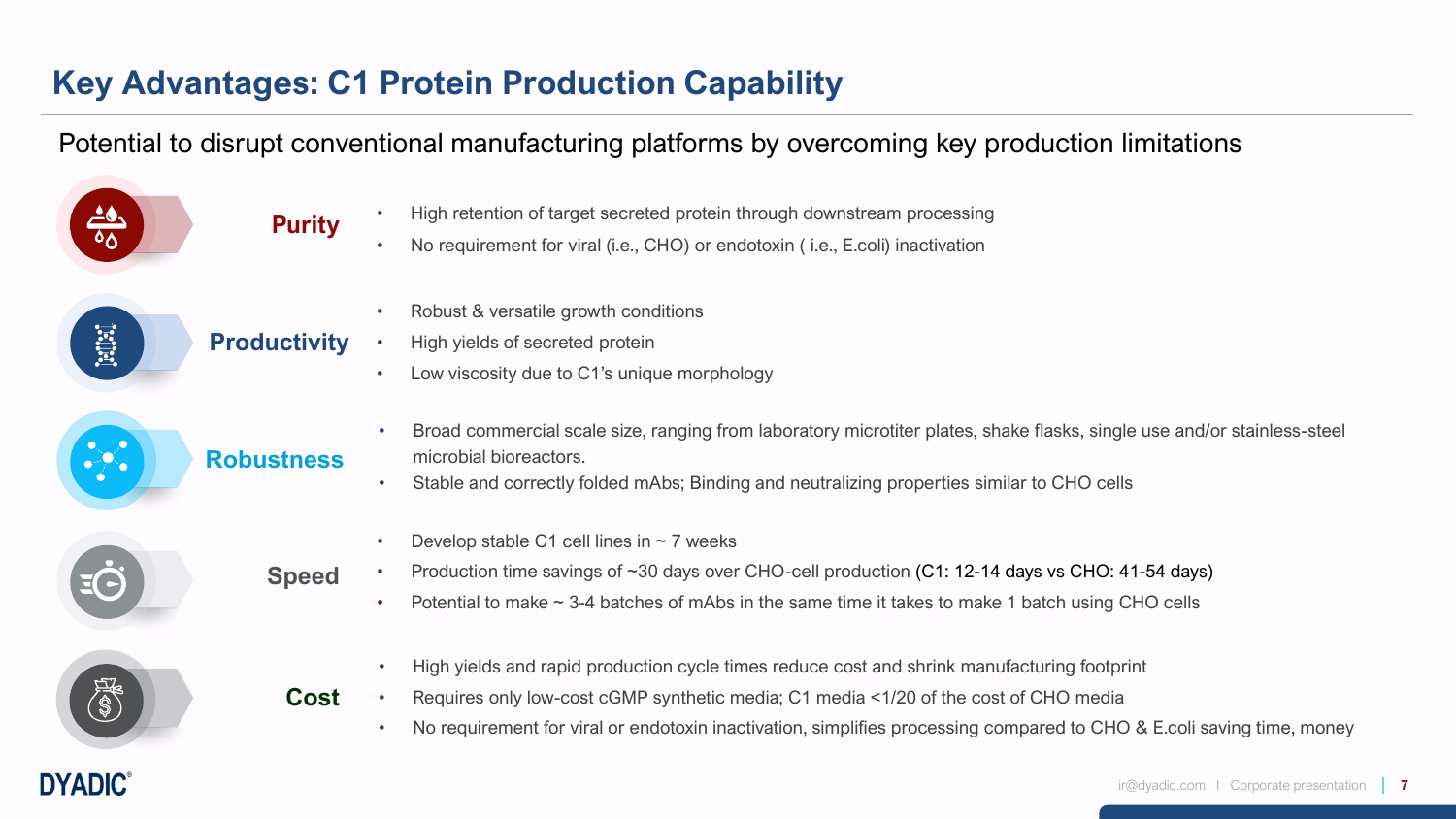## **C1 is the Foundation for Our Core Business Segments**

C1-cell Protein Production Platform

Phase 1 Clinical Trial of DYAI-100, COVID-19 (RBD) recombinant protein vaccine candidate: Demonstrate human safety & preliminary efficacy

Execution of Janssen and other research collaborations with top tier biopharma

Advancing and expanding antigens & mAbs for infectious diseases: Potential SARS-CoV-2 mAb collaboration with EU scientists

Advancing mAbs with registrational potential in oncology, neurodegenerative and other diseases with top tier biopharma, biotech and academia

Glycoengineering effort for potential biosimilar mAb– Nivolumab (Opdivo®)

Advance commercial recombinant antigen vaccine candidates in poultry animal trials with Phibro/Abic animal health

Expand pipeline and develop C1 expressed biologic products for farm animals and companion animals

Zoonotic diseases from animal to human, including salmonellosis, zoonotic influenza, West Nile virus, coronavirus, plague, rabies, lyme disease, and brucellosis

### **Human Health Animal Health Other Biomolecules**

Strategic partnership with a Global Food Ingredient Company

WO2020161682 - PRODUCTION OF CANNABINOIDS IN FILAMENTOUS FUNGI

Primary and secondary metabolites

Explore partnerships within the nutraceutical, alternative food and other protein market opportunities

**DYADIC**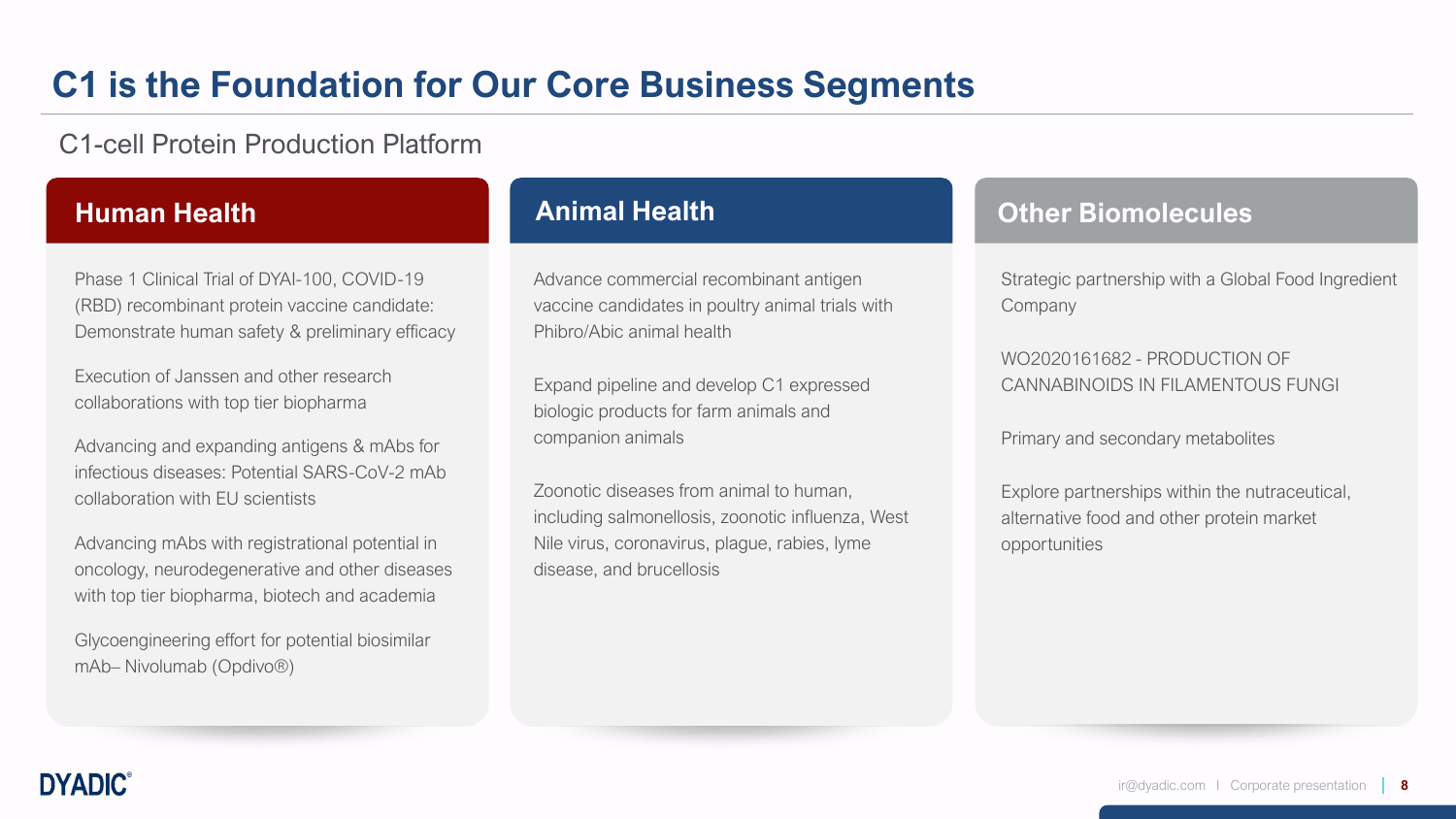## **C1-cell Protein Production Platform Has Been Validated by ZAPI**



### **\$20MM PROGRAM OVER 5 YEAR S**

EU sponsored Zoonosis Anticipation Preparedness Initiative (ZAPI) Zoonoses, like Ebola and influenza, represent a serious threat to both human and animal health Experts in human and animal health New platforms and technologies facilitating fast, coordinated, and practical response to new emerging infectious disease DYADIC played a pivotal role in accelerating bio-manufacturing

Dyadic and its C1 cell line far exceeded our initial expectations at the start of the program, turning in record antigen productivity for both the SBV and RVFV antigens …their C1 technology can be used to churn out vaccines and antibodies in unprecedented amounts… has the potential to further accelerate biologic manufacturing processes

-Dr. Jean-Christophe Audonnet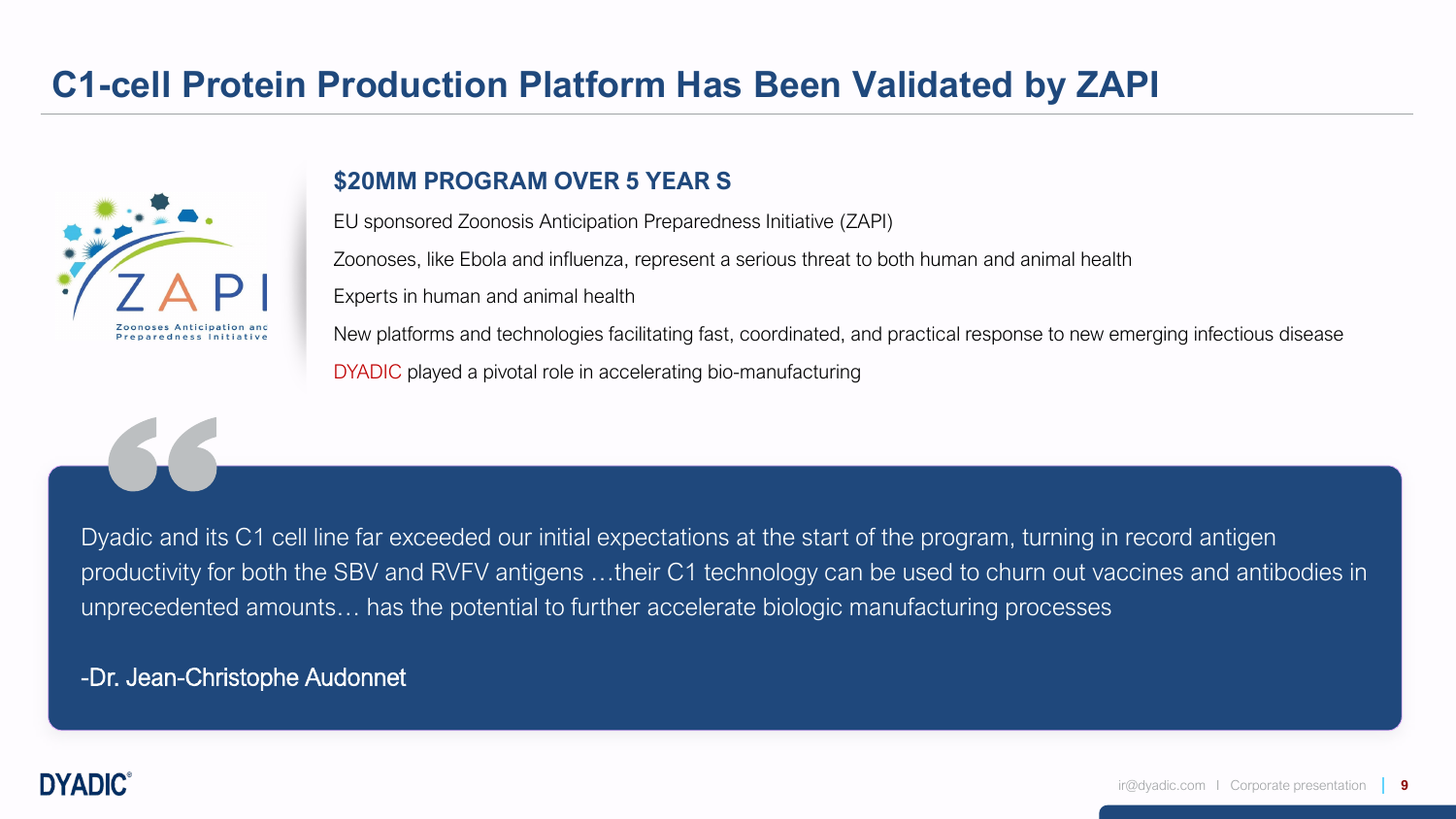# **Key Milestone**

## Phase I C1-cell SARS-CoV-2 RBD Recombinant Vaccine. Prove Safety and Efficacy of DYAI-100 Vaccine Candidate in Humans

|                      |                           | $=$ Completed<br>$\blacktriangledown$<br>$=$ Ongoing                                |
|----------------------|---------------------------|-------------------------------------------------------------------------------------|
|                      | <b>DYADIC®</b>            | Developed the C1-SARS-CoV-2 RBD protein based rVaccine (DYAI-100 Vaccine Candidate) |
|                      | Universiteit Utrech       | Development of Monovalent RBD characterization / evaluation                         |
| $\blacktriangledown$ | <b>ErasmusMC</b><br>afire | Collaboration on preclinical evaluation of the vaccine candidates in small animal   |
|                      | $+++++$<br><b>ENVIGO</b>  | <b>Toxicology Study</b>                                                             |
|                      | <b>X</b> BTG              | cGMP manufacturing of Drug Substance for Clinical Trial                             |
|                      | <b><i>∜</i></b> eurofins  | cGMP manufacturing of Drug Product for Clinical Trial                               |
|                      | parexel.                  | Support with regulatory & CMC consultation towards accelerated licensure            |
|                      |                           | Coordination of clinical trials                                                     |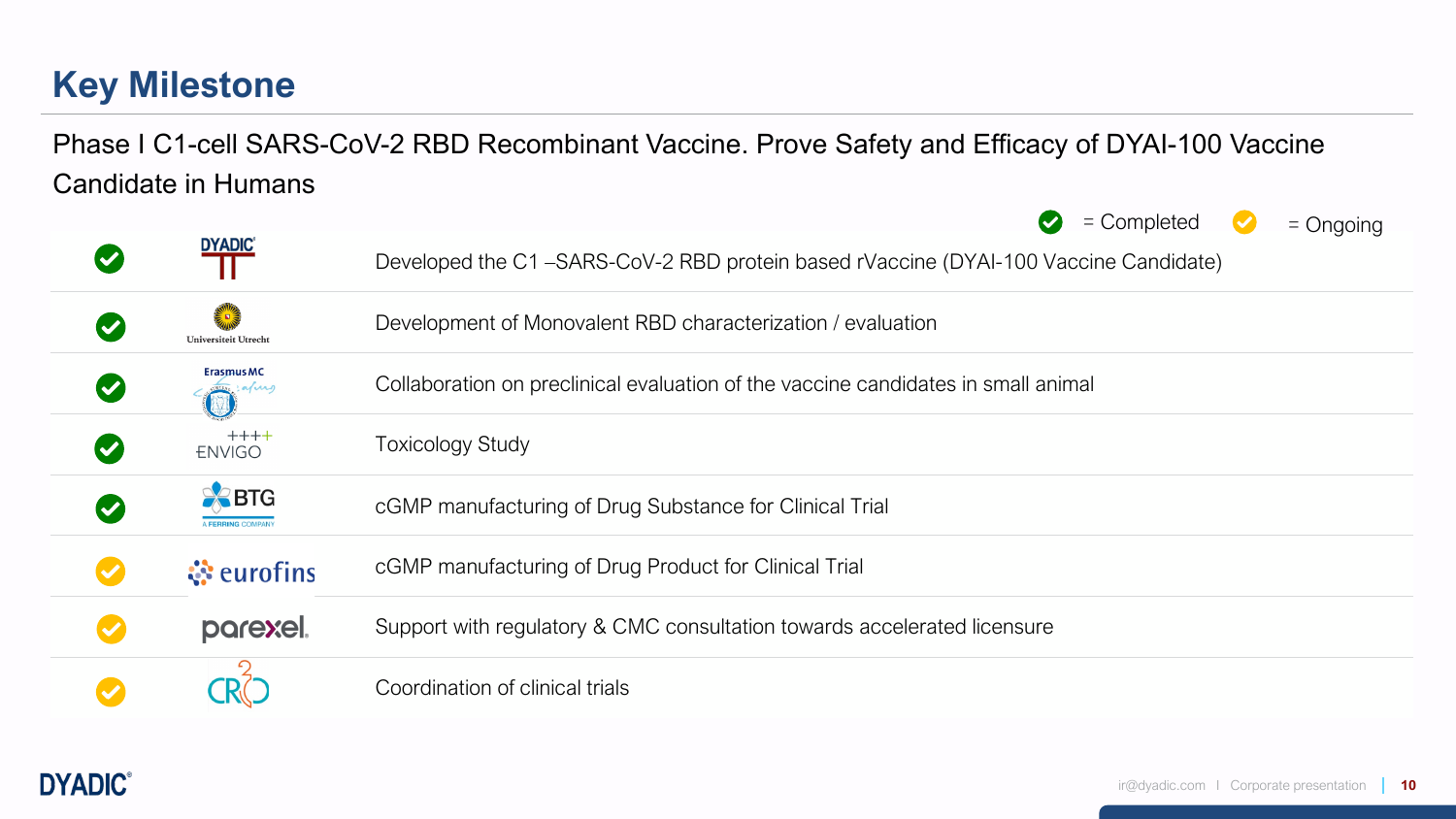## **Key Partners: Establishing Global Presence with Leading Organizations**

Co-developing C1 enabled vaccines, antibodies & other therapeutics for human and animal health

### **[Research, License and Collaboration](https://finance.yahoo.com/news/dyadic-announces-research-license-collaboration-120000301.html)  Agreement with Janssen**

Janssen F Gehmoon of Change of September 1

Under the terms of the agreement, Dyadic will receive the following:

- $$500K$  upfront payment for non-exclusive right and up to  $$1.6$  million R&D funding to develop and assess Janssen product candidates
- Option payment mid-seven figure for exclusive license 1 specific target
- Option payment mid-seven figure for additional non-exclusive targets
- Potential for Dev & Reg milestones in the mid-seven figures per product
- Potential for additional seven figure payment
- Potential for commercial milestone in the low nine figures per product based on cumulative amount of pharmaceutical product produced

### **[Dyadic announces development of COVID-19](https://irdirect.net/prviewer/release_only/id/4740967) Vaccine in India**

Mahesh Bhalgat, COO, Syngene International stated, "We look forward to our collaboration with Dyadic to initially explore the development of a COVID-19 vaccine, and to further evaluate the potential of developing a differentiated vaccine platform based on Dyadic's proprietary C1- cell line."

# **[Dyadic Announces Technology Transfer and Licensing](https://www.globenewswire.com/en/news-release/2021/07/27/2269423/0/en/Dyadic-Announces-Technology-Transfer-and-Licensing-Agreement-With-South-Africa-s-Rubic-Consortium-Aiming-to-Develop-and-Commercialize-Vaccines-for-Distribution-Throughout-the-Afric.html) RUBIC Agreement With South Africa's Rubic Consortium**

"The need to quickly acquire and commercialize technology and manufacturing capabilities, which addresses the infrastructure necessary to deploy vaccinations for broad populations affordably and timeously has never been a more strategic imperative of African nations than today," said Shabir Madhi, professor of vaccinology, Dean Faculty of Health Sciences at the University of the Witwatersrand, Johannesburg, who is leading COVID-19 vaccine trials in South Africa.

### **Dyadic and Phibro Animal Health Announce Exclusive [License Agreement to Develop and Commercialize](https://www.globenewswire.com/news-release/2022/02/10/2382886/0/en/Dyadic-and-Phibro-Animal-Health-Announce-Exclusive-License-Agreement-to-Develop-and-Commercialize-Animal-Health-Vaccine.html)  Animal Health Vaccine**



**Syngene** 

Avner Finger, Phibro's Vice President of Research and Development commented, "Following the successful animal testing of antigens produced by Dyadic's C1 expression system for a targeted disease, we are pleased to be moving into the next stage of development to produce a viable vaccine candidate. Phibro remains committed to innovation and supplying superior animal health vaccines and feed solutions. Our commitment extends to not only consumers but to the ethical global supply chain of farmers and animals under their care, in order to provide a healthy source of protein."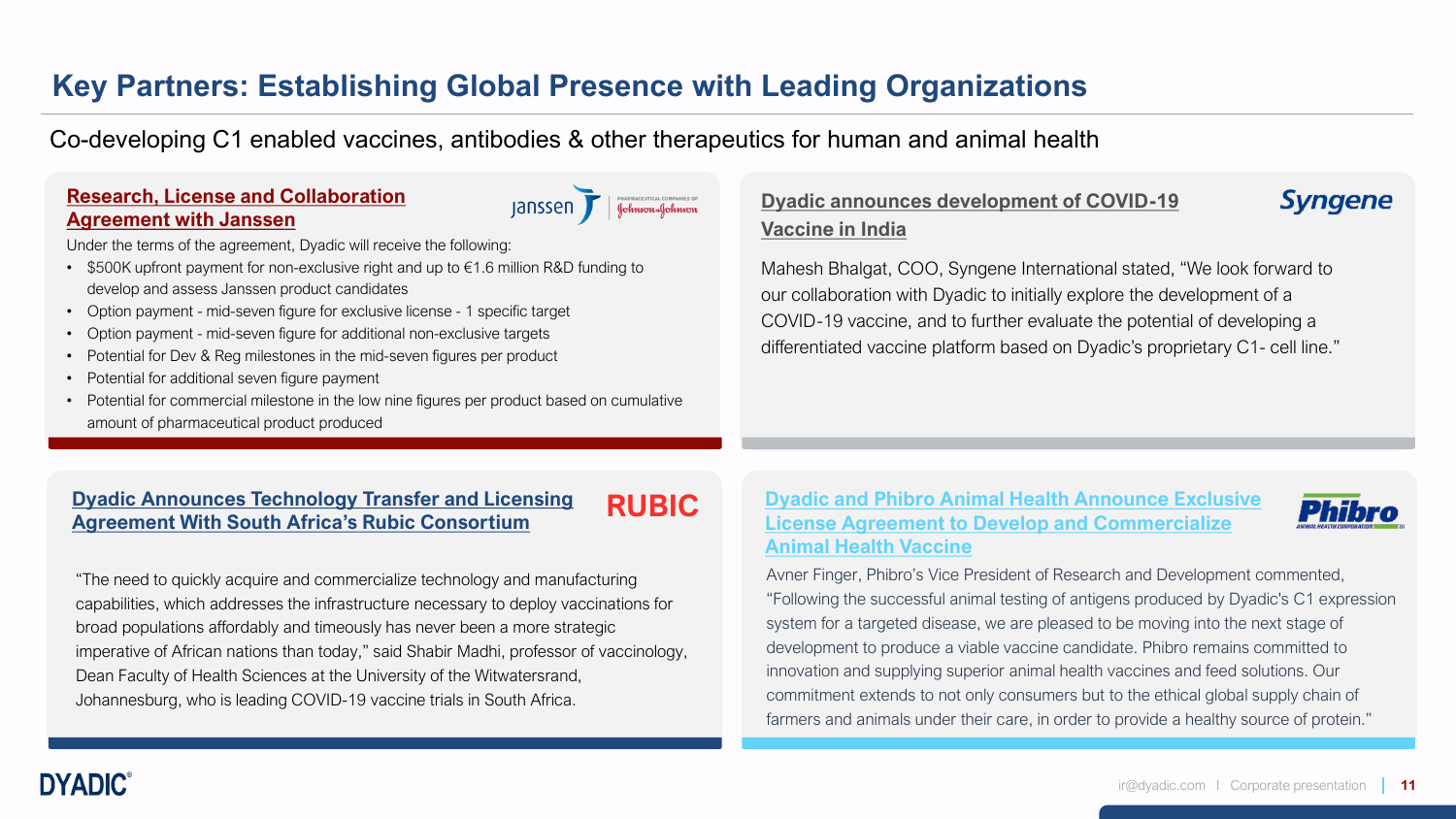## **2022 Year-to-Date Agreements / Events**

Development of C1-cell Protein Production Platform for Commercial Use Matures

| <b>Date</b> | <b>Agreement / Events</b>                                                                                                                                                                                                                                                                                     |
|-------------|---------------------------------------------------------------------------------------------------------------------------------------------------------------------------------------------------------------------------------------------------------------------------------------------------------------|
| 5/22        | Research, license and collaboration for the manufacture of animal free ingredients, fully funded ( $\epsilon$ 3.6M) by a global food ingredients<br>company                                                                                                                                                   |
| 5/22        | 3rd peer-reviewed publication in 2022 relating to antigens produced from C1-cells showing safety and efficacy in animal models published<br>in Toxicology Pathology                                                                                                                                           |
| 4/22        | Dyadic development partner, Epygen Biotech, secures funding from Government of India to continue development, manufacture and<br>conduct Phase 1 and Phase 2 clinical trial(s) using C1-derived COVID vaccine candidate with goal of commercial production up to 100<br>million initial doses at \$2 per dose |
| 2/22        | Granted Phibro/Abic Animal Health an exclusive license to produce C1-produced specific targeted antigens for development and<br>commercialization of a poultry vaccine for a specific disease                                                                                                                 |
| 1/22        | Patented new method to produce synthetic cannabinoids and precursors from filamentous fungi, including C1-cell protein production<br>platform                                                                                                                                                                 |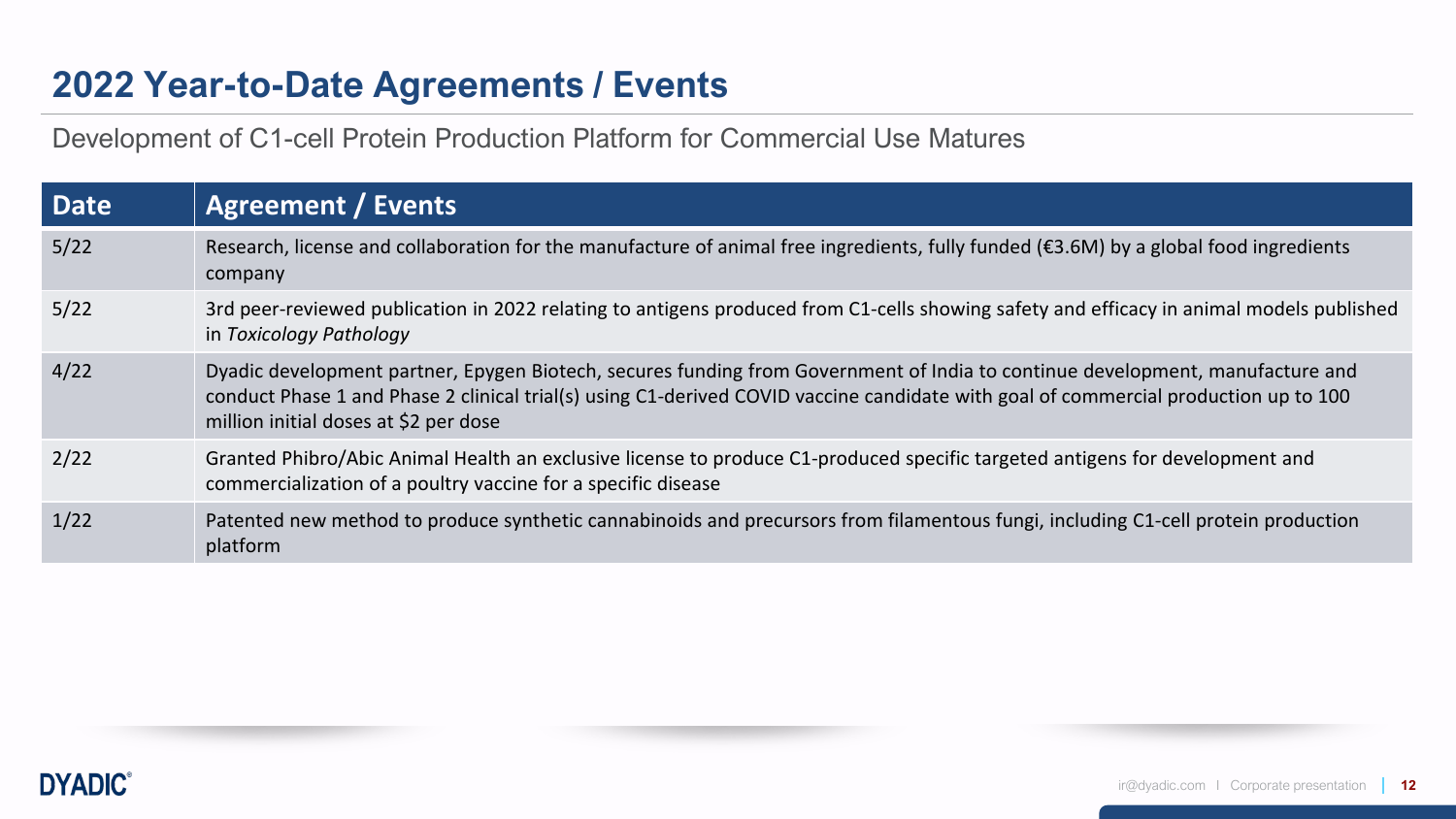## **Key Focus: Infectious Disease Strategy For Animal and Human Health**

Potential to Develop Multi-Valent Recombinant Variant Antigens (i.e., SARS-CoV-2 and Influenza) Vaccine Candidates

All variants of concern SARS-CoV-2 Receptor Binding Domain (RBD) have been expressed from C1-cells, including the Delta and Omicron variant antigens

Univ. Oslo HA mice trial supports previous Sanofi HA mice trial for potential use of C1 for producing influenza vaccines

Vaccines – The Highly Productive *Thermothelomyces heterothallica* C1 Expression System as a Host for Rapid Development of Influenza Vaccines

C1 Monoclonal antibodies (mAbs) expressed for potential use in treating infectious diseases

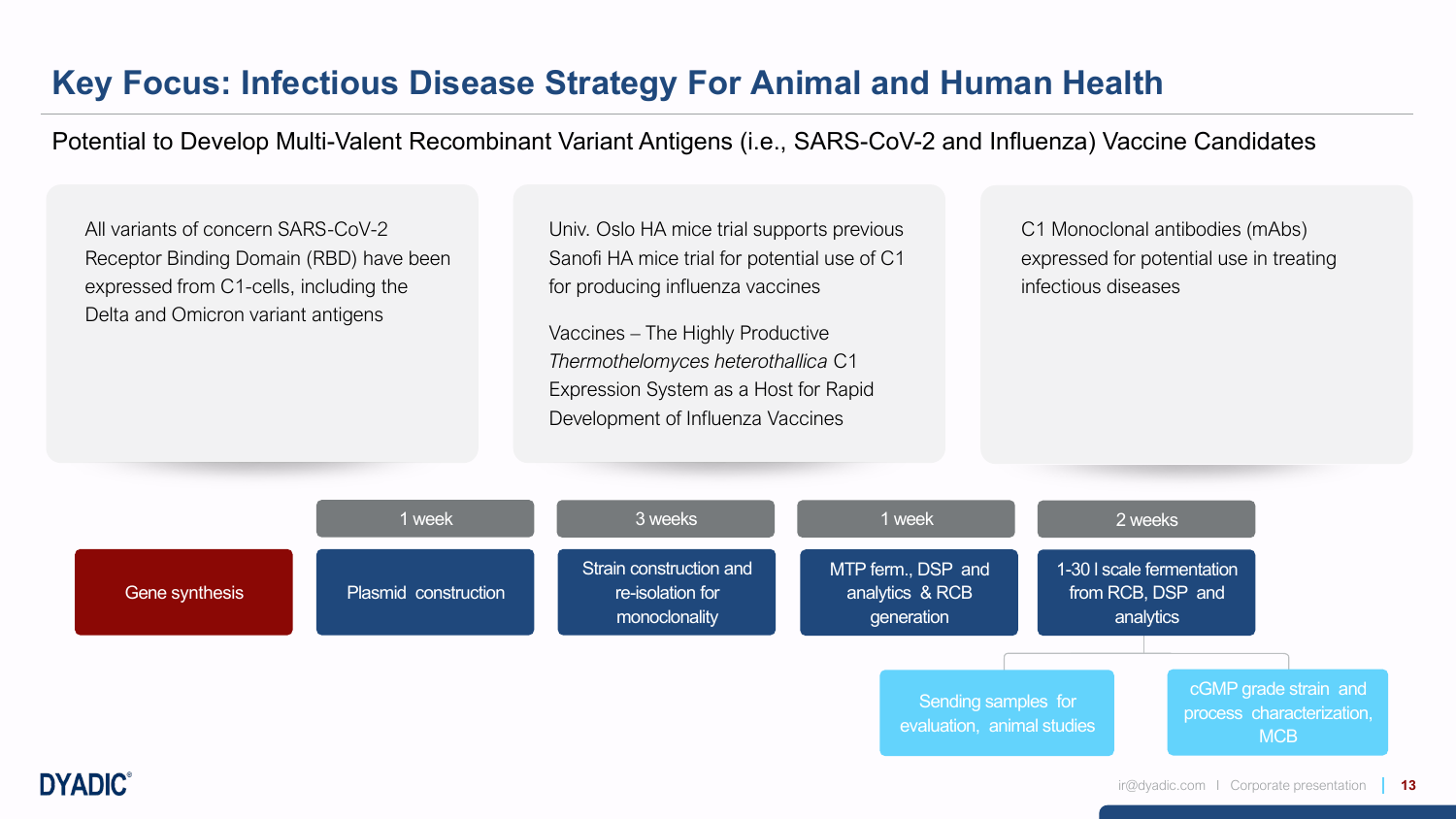# **Key Attributes: C1-Cell Recombinant Protein Production for Biologics**

C1-Cells Enable Commercial Manufacture Of Rapid, Cost-Effective, High Value, Safe, Effective Protein Products

High Yields and Purities Demonstrated for Therapeutic Monoclonal Antibodies (mAbs) and Vaccine Antigen GlycoProteins<sup>1</sup>

| <b>Fc-Fusion Products</b> | mAb Products  | Fab (Certolizumab)<br>Product | <b>Tri-specific Products</b> |
|---------------------------|---------------|-------------------------------|------------------------------|
|                           |               |                               |                              |
| 15.3 g/l $1$              | 24.5 g/l $1$  | 14.5 g/l $1$                  | 6.12 g/l $1$                 |
| 168 Hours                 | 168 Hours     | 164 Hours                     | 144 Hours                    |
| 2.58 g/l/day              | $3.1$ g/l/day | $2.1$ g/l/day                 | 1.02 g/l/day                 |
|                           |               |                               |                              |

### High Productivity for Recombinant Protein Antigen Classes Routinely Used in Vaccines

| Influenza HemAgglutinin (HA) Products | Coronavirus Antigen (S-RBD) Products | Virus-Like Particle (VLP) Products |
|---------------------------------------|--------------------------------------|------------------------------------|
|                                       |                                      |                                    |
| 413 g/l $1$                           | 2,000/3,000 mg/ 1                    | 2,200 mg/l $1$                     |
| 137 Hours                             | 129 Hours                            | 110 Hours                          |
| 72 mg/l/day                           | 400/600 mg/l/day                     | 500 g/l/day                        |
|                                       |                                      |                                    |

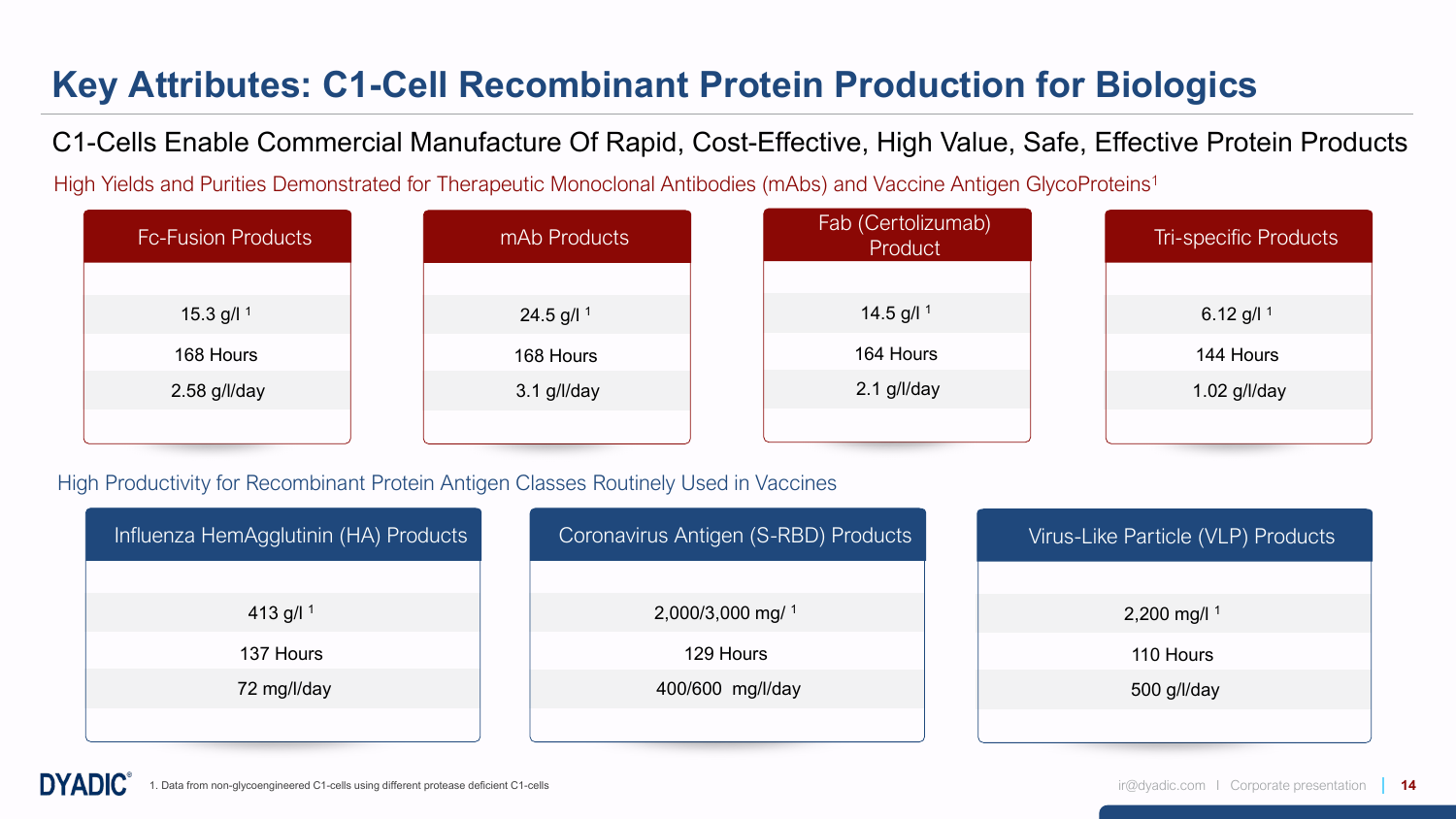## **Rising Interest in Pharma for Acquisition of Platform Technologies1**

Recent acquisitions of cell-based gene expression and recombinant protein platforms



<sup>1 .</sup> https://www.forbes.com/sites/mergermarket/2018/10/26/pharma-ma-slumps-as-buyers-seek-platforms-instead-of-single-products/?sh=6fed8c266848/

5. https://www.biospace.com/article/ligand-buys-pfenex-for-516-million/

<sup>2.</sup> https://www.biospace.com/article/releases/merck-and-co-inc-to-acquire-glycofi-inc-for-400-million-/

<sup>3.</sup> https://www.biopharminternational.com/view/johnson-johnson-acquires-vaccine-developer-crucell/

<sup>4.</sup> https://www.pharmaceutical-technology.com/news/newssanofi-completes-acquisition-of-protein-sciences-for-750m-5910136/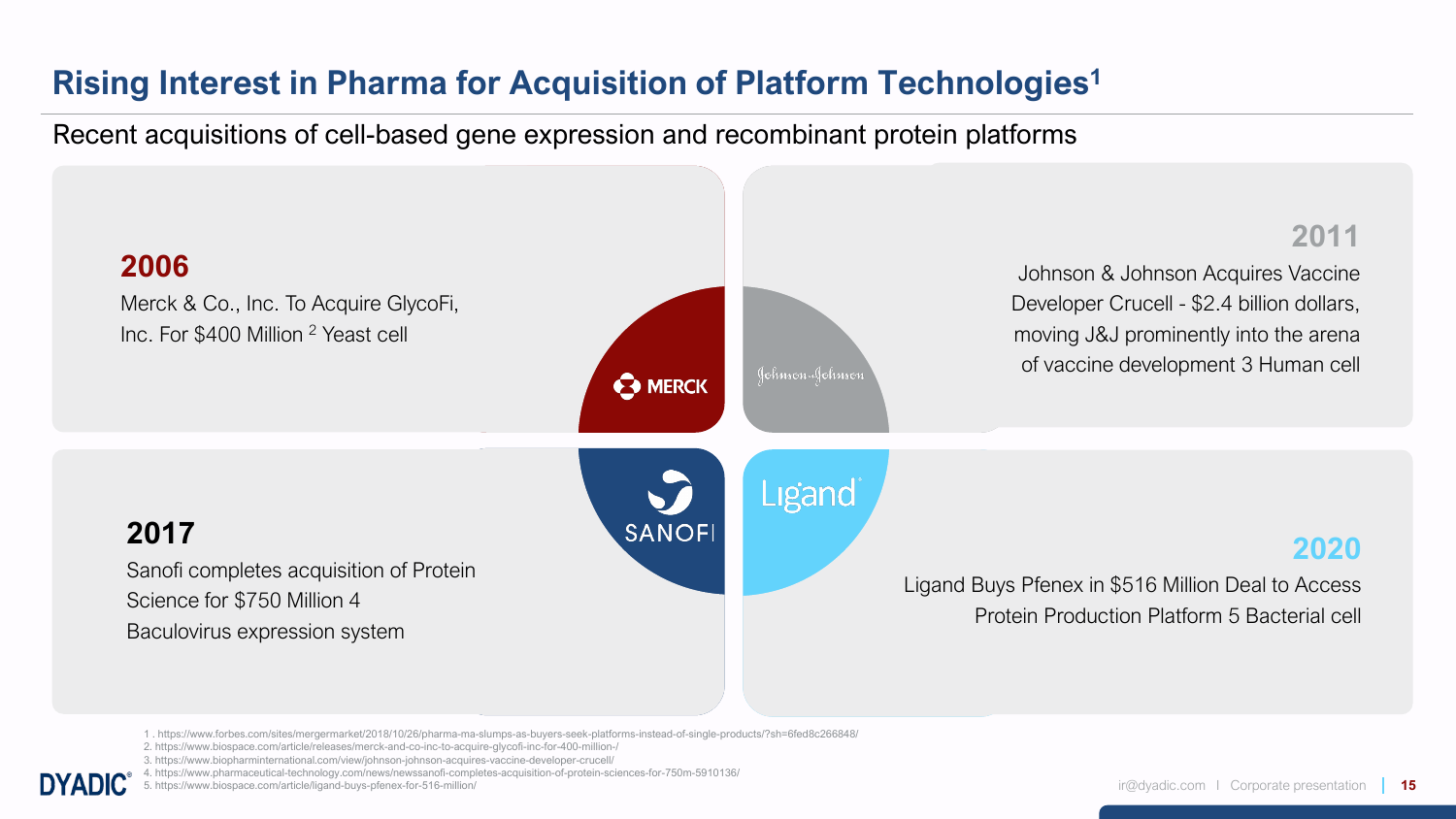# **Key Takeaways**

**DYADIC®** 

Next Generation Protein Production Biotech with Well-established Global Partners

| Lead asset: DYAI-100,<br><b>COVID-19 Vaccine Candidate</b>                                                                                                                                                                                                                                          | <b>Multiple shots on goal</b>                                                                                                                                                                                    | <b>Strong cash position</b>                                                                   |
|-----------------------------------------------------------------------------------------------------------------------------------------------------------------------------------------------------------------------------------------------------------------------------------------------------|------------------------------------------------------------------------------------------------------------------------------------------------------------------------------------------------------------------|-----------------------------------------------------------------------------------------------|
| "Pre-IND" first-in-human clinical trial<br>application ("CTA") for Dyadic's<br>recombinant SARS-CoV-2 RBD COVID<br>vaccine                                                                                                                                                                          | High demand for R&D collaborations<br>investigating the application of C1 protein<br>production system in:                                                                                                       | \$17.5 million in cash and investment<br>securities as of 3/31/2022<br>No debt or warrants    |
| Supported by South Africa's RUBIC<br>consortium and overseen by the University<br>of the Witwatersrand, Johannesburg<br>("Wits") academic team, part of the Wits<br>Health Consortium (WHC).<br>Agreement in place to potentially externally<br>fund Phase 2 and Phase 3 of clinical<br>development | human and animal health<br>Alternative food manufacturing and<br>nutraceuticals<br>Existing and upcoming license<br>agreements and collaborations include<br>upfront, milestone and commercial stage<br>payments | Conservative cash-burn strategy supported<br>by partner funded on-going R&D<br>collaborations |